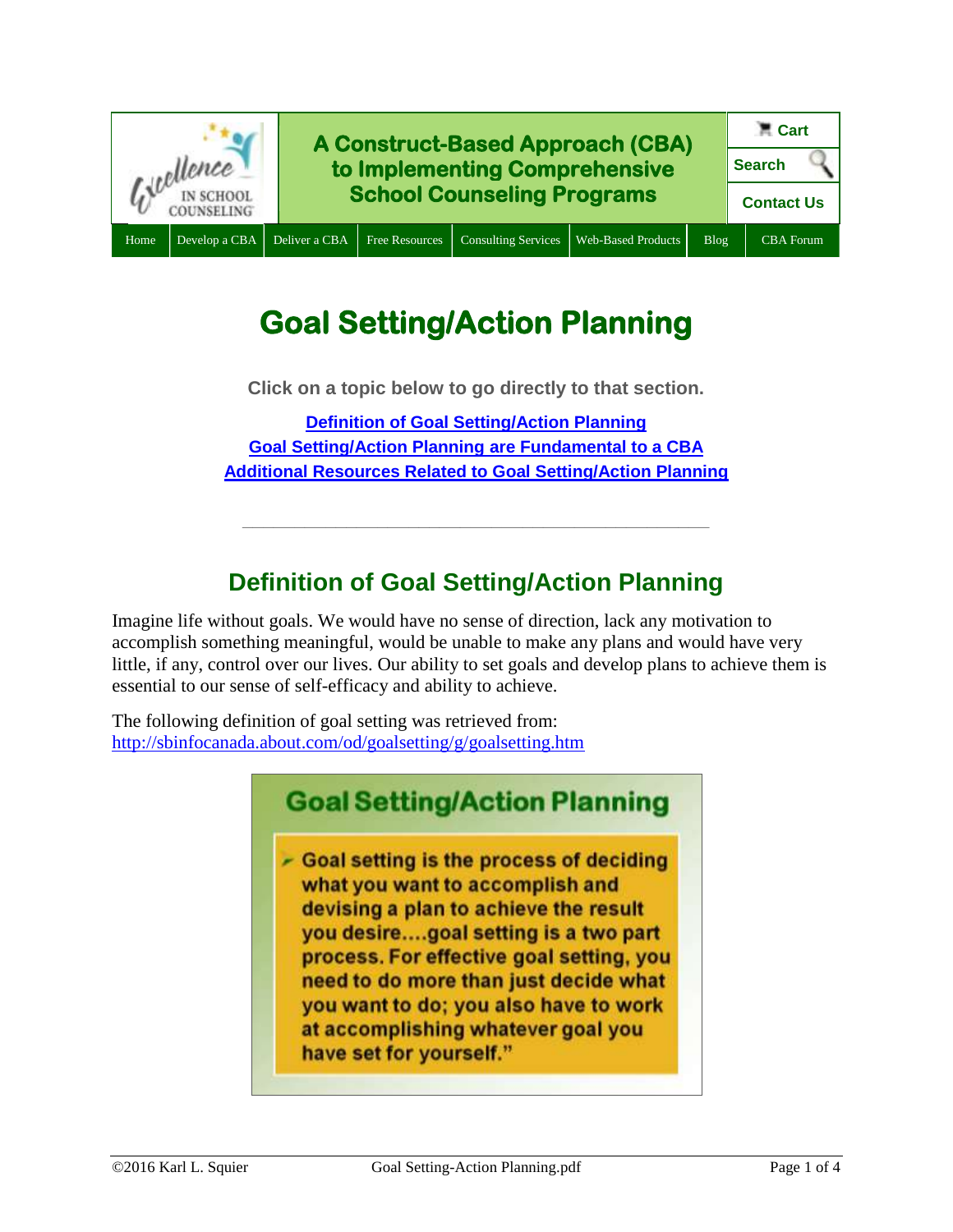Goal setting and action planning are fundamental to the human experience. From the perspective off our four CBA constructs, goal setting and action planning are critical to our motivation to achieve, and to envisioning and realizing our future possible selves. Self-direction would be impossible without the ability to establish goals and develop plans. Our executive functions would be rendered non-functioning. Without goal setting and action planning we would not be able to use the knowledge we have about our metacognitive abilities to make plans to improve the processes by which we learn. And relationships would never be able to develop and deepen if we were unable to plan for our future with others.

As humans we rely on goal-setting in every aspect of our lives, therefore it is critical for our educational systems to teach goal-setting and action planning as core learning opportunities for students. We do not wait for our children to enter school before helping them to understand the need to set goals and develop plans, nor are goal-oriented learning opportunities limited to the PreK-12 learning continuum. Goal setting and action planning are life-long learning skills that we introduce early and continue to reinforce and refine as we age.

### <span id="page-1-0"></span>**Goal Setting/Action Planning are Fundamental to a CBA**

We have asserted often on this website that the role of school counselors is to help students learn how to learn, how to plan for their future success and how to cope with the myriad challenges of becoming proficient learners who achieve and succeed in school, work and life. Because goal setting and action planning are so integral to counselors fulfilling this role, a focus on these functions needs to be a foundational component of quality school counseling programs and effective school counselor practice.

School counselors have many opportunities to help students with setting goals and developing plans. For example, helping students with scheduling classes or responding to social-emotional problems or guiding high school students through college and career pathway selection and application processes are important interactions counselors have with students. The development of individual learning plans by students where they set academic, career and person/social goals places school counselors at the forefront of school's efforts to help students be college and career ready by the time they graduate from high school.

Whether students are creating short, intermediate or long-term goals, school counselors are positioned to strongly influence how well students learn and apply goal-setting and action planning to their learning and lives. Plus school counselors are in a position to help students understand the connection between goal setting and action planning and their motivation, selfefficacy, self-regulation, thinking processes, behavior patterns and achievement.

### **Additional Resources Related to Goal Setting/Action Planning**

<span id="page-1-1"></span>The Internet is a wonderful tool for accessing information on just about any topic. It has been invaluable in helping us to identify what research has demonstrated to be strongly related to students' academic achievement and well-being, and evidence-based practices that provide concrete examples of how to translate the research findings into meaningful learning opportunities that support student development.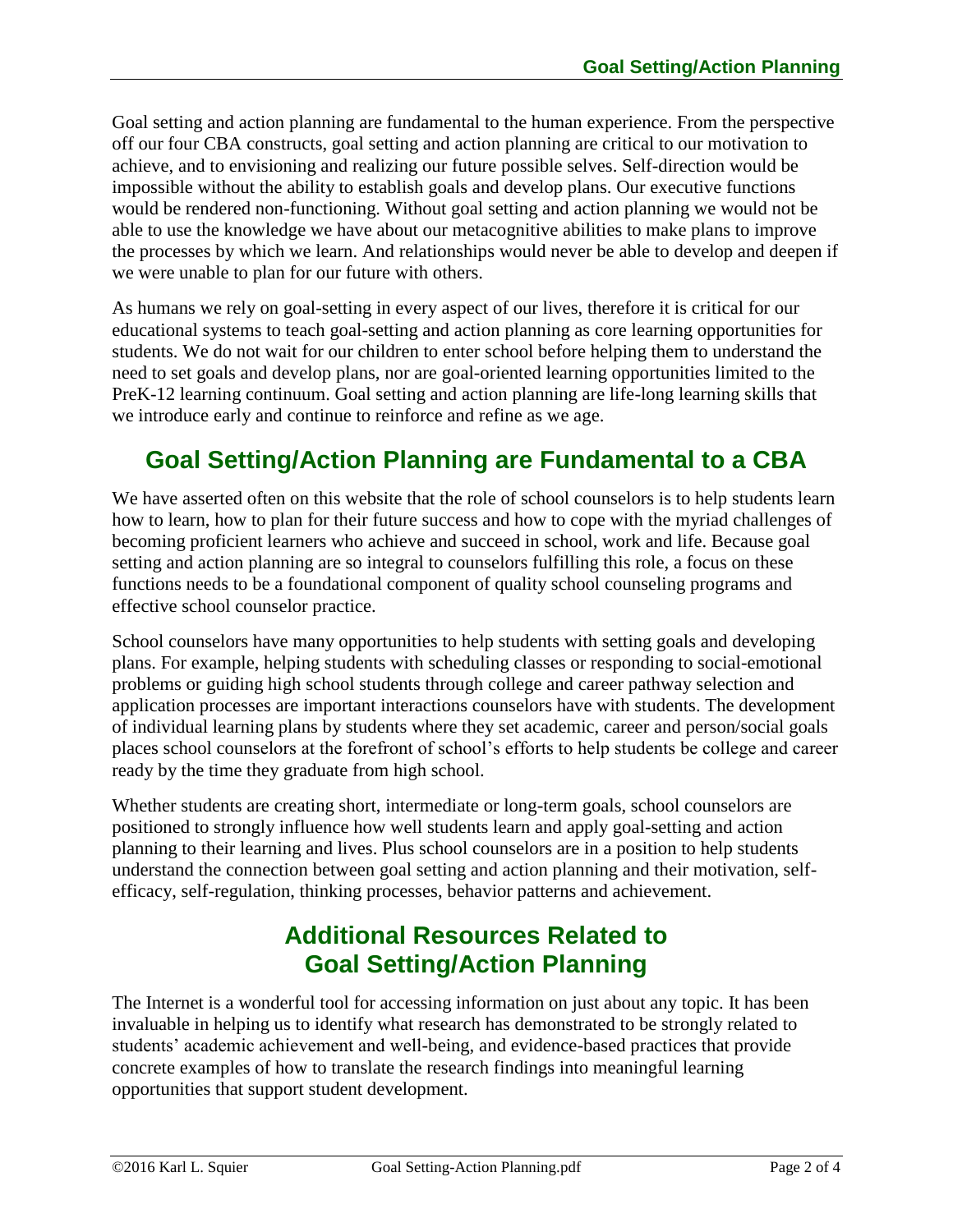

Staying informed about what works and does not work to help students achieve and succeed is one of the defining characteristics of a professional school counselor. Internet search engines can be used to develop a deeper understanding of the topics discussed on the CBA Website. To get you started, here are some additional resources you may find helpful. These resources, however, only scratch the surface of what is available on the Internet or in published books and articles. We encourage you to use search engines to find more resources that will increase your understanding and build your capacity to apply these ideas in your work as school counselors.

#### **Videos**

A bear and a squirrel set a goal to illustrate what it takes to produce a well-constructed SMART goal.

#### **<https://www.youtube.com/watch?v=3y0Jja52B2o>**

A video by Alexandrea Garza on what she does to reach her goals and stay motivated. Practical suggestion. Good video to share with students.

**<https://youtu.be/VcFpkB15E1A>**

#### **Websites**

A discussion of important features of personal learning plans from the Great Schools Partnership geared toward journalists, parents and community members,

**<http://edglossary.org/personal-learning-plan/>**

A website from the National Collaborative on Workforce and Disability on individualized learning plans (ILP) from a workforce development perspective.

**<http://www.ncwd-youth.info/fact-sheet/individualized-learning-plan>**